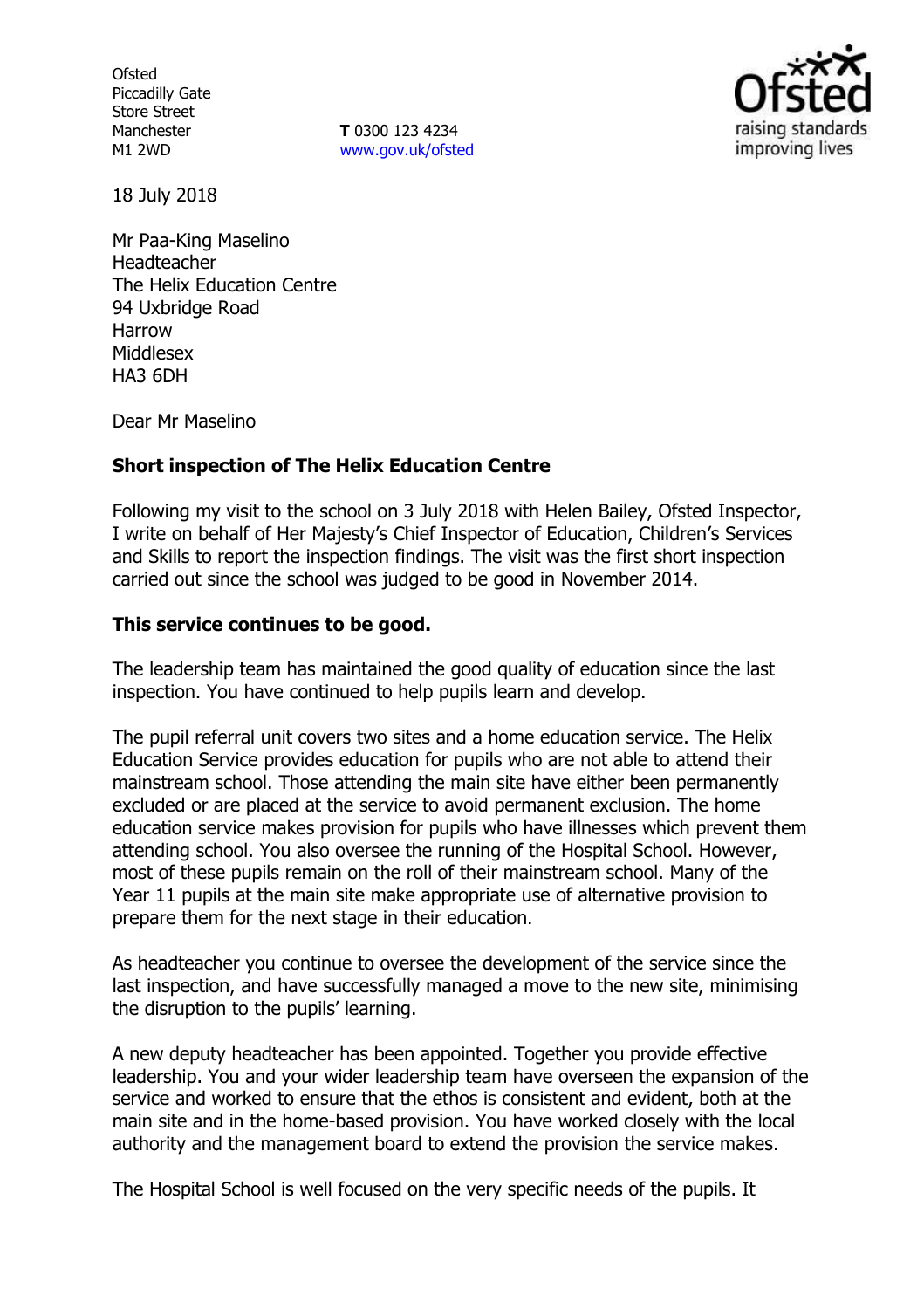

makes provision for pupils in need of inpatient care. Pupils in this provision are well supported to achieve positive outcomes in both their academic achievement and their social and emotional well-being.

A feature of your work that you are rightly proud of is the access that pupils have to alternative provision. Leaders and management board members are committed to ensuring that pupils are provided with a high-quality education matched to their needs and which prepares them for the next stage of their education.

## **Safeguarding is effective.**

A strong culture of safeguarding is evident across the two settings. Safeguarding procedures extend to thoroughly checking on all the alternative provision used by the school. Leaders and the management board have ensured that safeguarding systems and procedures are fit for purpose. They are clear about their responsibilities in relation to safeguarding. Regular training for staff ensures that the well-being and safety of the pupils is paramount. On each of the sites, pupils say that they feel safe. Parents who spoke to the inspectors and who responded to the questionnaire said that they feel that their children are safe at school. Leaders make sure that all the required checks take place when recruiting staff and employing supply staff.

Leaders are aware that pupils attending the school are particularly vulnerable. You and other leaders have ensured that staff are aware of the specific risks that these groups are exposed to. The school works well with other relevant professionals to address any safeguarding issues identified in the community. Individual cases are discussed with staff on a regular basis.

# **Inspection findings**

- At our initial meeting we agreed to look at how effective actions taken have been in securing improved attendance for pupils. This was because this was an area for improvement in the previous inspection report and attendance figures remain low.
- The school is using reward trips to encourage attendance. For some pupils these have had a significant impact. For example, one pupil's attendance increased from 50% to 100% within a term and remained above 80% for the rest of the year.
- Regular attendance, non-attendance and punctuality are systematically monitored. The inspectors were shown clear case studies which indicate improved attendance and punctuality for some pupils.
- The school works well with parents. At induction parents are provided with an overview of the school's policy. The school has a systematic process for sending letters to parents. Where parents engage with the school there is a clear record of improved attendance.
- Data is used well to inform the school's practice and conversations between professionals. Despite this, authorised absence is still reported as extremely high.
- We also looked at what actions leaders are taking to ensure that the curriculum is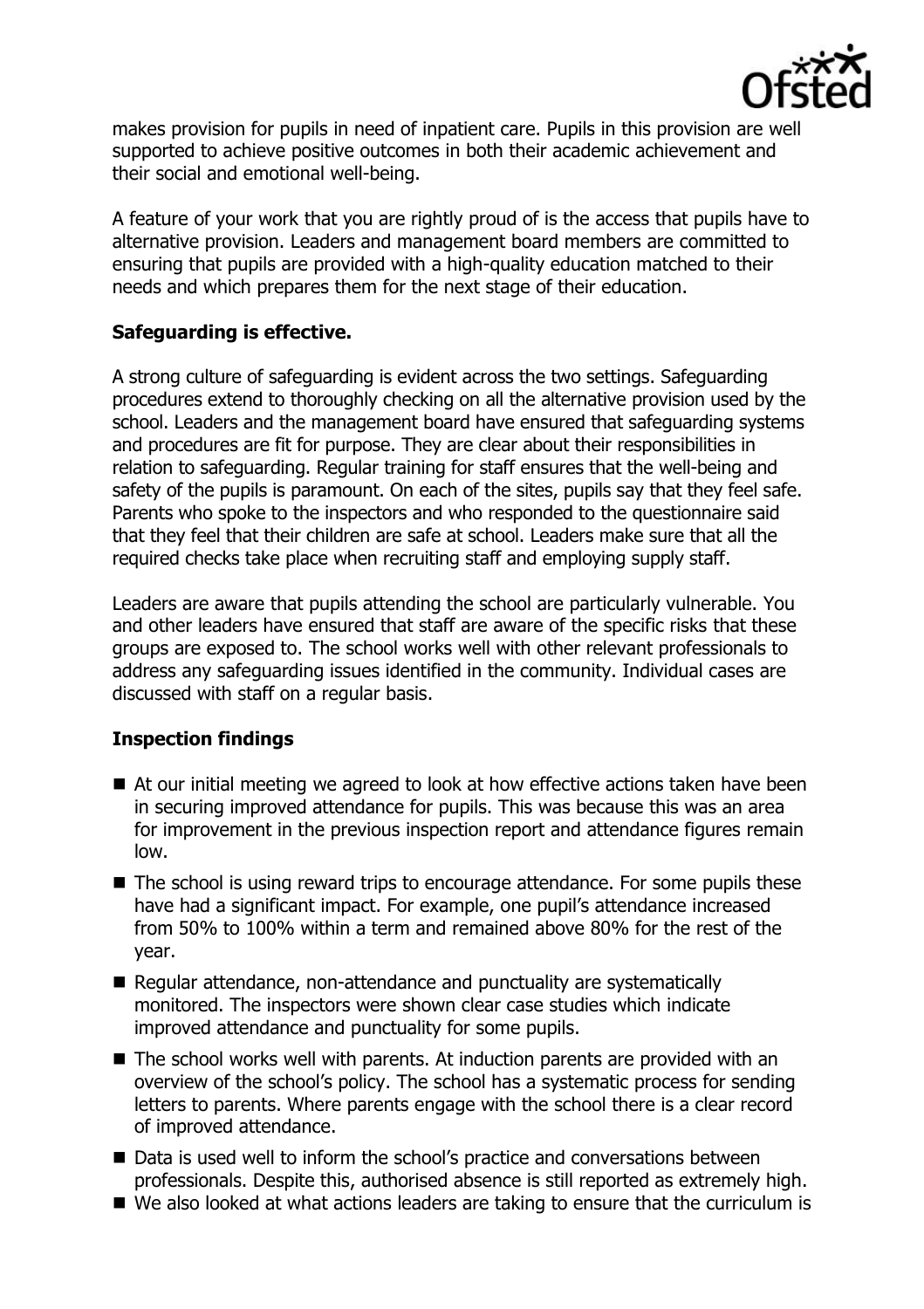

helping pupils to achieve well, taking into account their different needs and abilities.

- $\blacksquare$  At all settings the main school, the home tuition service and the hospital school – the staff meet regularly to plan pupils' learning.
- Transition to mainstream is carefully planned by a range of agencies and supported by the school's transition support workers.
- Thorough systems are in place to ensure that practice is consistent while allowing different approaches when needed to address the needs of specific groups.
- Staff liaise with the schools pupils are coming from to ensure that they have the right information to support the pupils' learning when they enter the service. All of these factors support the delivery of a curriculum matched to the pupils' needs.
- Governors receive regular reports on the curriculum and assessment and understand the issues well.
- **Inspectors visited lessons and the quality of delivery of the curriculum observed** was variable. The work of the education support workers was inconsistent in supporting the curriculum.
- We additionally agreed to look at the school's processes and procedures for assessing and tracking pupil-progress areas.
- Pupils' knowledge, understanding and skills are assessed when they first arrive at the school, highlighting their strengths and areas for development. Pupils are involved in the initial and ongoing assessments, which results in them engaging with the learning.
- Barriers to learning are discussed and any concerns are acted upon.
- These strategies ensure that the school has an effective assessment and tracking process which supports teachers to finely tune the learning to individual needs.

# **Next steps for the school**

Leaders and those responsible for governance should ensure that:

- $\blacksquare$  education support workers are fully prepared and engaged in supporting the curriculum using consistent approaches to behaviour and support
- $\blacksquare$  they refine the analysis of attendance data to ensure consistent highlighting of concerns.

I am copying this letter to the chair of the management board, the regional schools commissioner and the director of children's services for Harrow. This letter will be published on the Ofsted website.

Yours sincerely

Penny Barratt **Ofsted Inspector Information about the inspection**